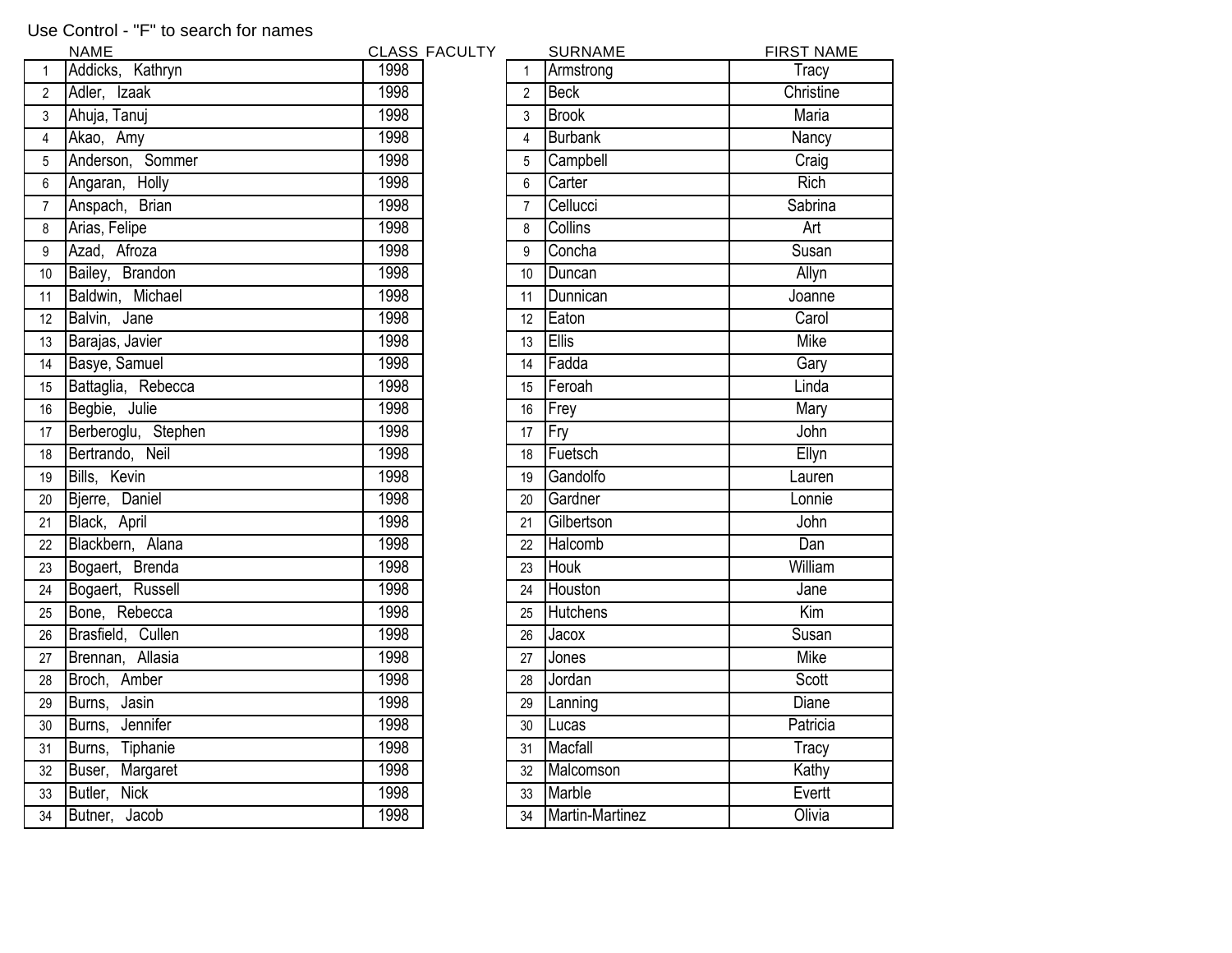| 35 | Buzynnyi, Pylypp                           | 1998 | 35 | Meiniert      | <b>Mike</b>         |
|----|--------------------------------------------|------|----|---------------|---------------------|
| 36 | Cain, Eric                                 | 1998 | 36 | Meschery      | Tom                 |
| 37 | Cain, Ryan                                 | 1998 | 37 | Millsapps     | Paula               |
| 38 | Carter, Daniel                             | 1998 | 38 | Morgan        | Lynn                |
| 39 | Cashill, Kate                              | 1998 | 39 | Morris        | Lynda               |
| 40 | Cathey, James                              | 1998 | 40 | Morrison      | Renaltje            |
| 41 | Catterson, Stephanie                       | 1998 | 41 | <b>Nails</b>  | <b>Nancy</b>        |
| 42 | Cavakis, Brian                             | 1998 | 42 | <b>Neal</b>   | Jack{John}          |
| 43 | Cerfoglio, Bryanne                         | 1998 | 43 | Padgett       | Pete                |
| 44 | Chamberlain, Joseph                        | 1998 | 44 | Penaluna      | Bill                |
| 45 | Chen, Judy                                 | 1998 | 45 | Petre         | Joanne              |
| 46 | Choley, Theodore                           | 1998 | 46 | Quinlan       | <b>Diane</b>        |
| 47 | Churchfield, Matthew                       | 1998 | 47 | Rader         | Julie               |
| 48 | Clark, Kyler                               | 1998 | 48 | Retterer      | $\overline{Cat}$    |
| 49 | Class, Sarah                               | 1998 | 49 | Richter       | Paul                |
| 50 | $\overline{\text{C}}$ line,<br>Christopher | 1998 | 50 | Rillon        | Sgt. Mjr. Ronald    |
| 51 | Cody, Amanda                               | 1998 | 51 | Rillon        | Valerie             |
| 52 | Coffman, Mary                              | 1998 | 52 | Rodrigue      | Barbara             |
| 53 | Cole, Nicholas                             | 1998 | 53 | Roegiers      | $\overline{T}$ ony  |
| 54 | Comstock, Andrew                           | 1998 | 54 | Ross          | Janet               |
| 55 | Concha, Carlos                             | 1998 | 55 | Rothe         | <b>Brian</b>        |
| 56 | Corkery, Jamie                             | 1998 | 56 | Schnabel      | <b>Col James</b>    |
| 57 | Corrao, Sunny                              | 1998 | 57 | Schouweiler   | Peter               |
| 58 | Craig, Jesse                               | 1998 | 58 | See           | Sharon              |
| 59 | Croarkin, Patrick                          | 1998 | 59 | Sera          | <b>Natalie</b>      |
| 60 | Crocket, Kylie                             | 1998 | 60 | Southwell     | Marie               |
| 61 | Crowe, Katherine                           | 1998 | 61 | Spalka        | Monica              |
| 62 | Damon, Tiffany                             | 1998 | 62 | <b>Stamps</b> | $\overline{C}$ raig |
| 63 | Dapra, Anna                                | 1998 | 63 | Sullivan      | Gary                |
| 64 | Davis, Andrea                              | 1998 | 64 | Taylor        | Bill                |
| 65 | Davis, Nicole                              | 1998 | 65 | <b>Tripp</b>  | Carol               |
| 66 | Demara, Brandy                             | 1998 | 66 | Turney        | Steve               |
| 67 | Detomaso, Gina                             | 1998 | 67 | Upton         | Ron                 |
| 68 | Dhada, Kirpaljit                           | 1998 | 68 | Utter         | Ann-Marie           |
| 69 | Dogan, Yusuf                               | 1998 | 69 | Vasconcelos   | Judy                |
| 70 | Drake, Eliot                               | 1998 | 70 | Vinci         | Carl                |

| 35 | Meiniert      | <b>Mike</b>      |
|----|---------------|------------------|
| 36 | Meschery      | Tom              |
| 37 | Millsapps     | Paula            |
| 38 | Morgan        | Lynn             |
| 39 | Morris        | Lynda            |
| 40 | Morrison      | Renaltje         |
| 41 | <b>Nails</b>  | Nancy            |
| 42 | Neal          | Jack{John}       |
| 43 | Padgett       | Pete             |
| 44 | Penaluna      | Bill             |
| 45 | Petre         | Joanne           |
| 46 | Quinlan       | <b>Diane</b>     |
| 47 | Rader         | Julie            |
| 48 | Retterer      | Cathy            |
| 49 | Richter       | Paul             |
| 50 | Rillon        | Sgt. Mjr. Ronald |
| 51 | Rillon        | Valerie          |
| 52 | Rodrigue      | Barbara          |
| 53 | Roegiers      | Tony             |
| 54 | Ross          | Janet            |
| 55 | Rothe         | <b>Brian</b>     |
| 56 | Schnabel      | <b>Col James</b> |
| 57 | Schouweiler   | Peter            |
| 58 | See           | Sharon           |
| 59 | Sera          | Natalie          |
| 60 | Southwell     | Marie            |
| 61 | Spalka        | Monica           |
| 62 | <b>Stamps</b> | Craig            |
| 63 | Sullivan      | Gary             |
| 64 | <b>Taylor</b> | Bill             |
| 65 | <b>Tripp</b>  | Carol            |
| 66 | <b>Turney</b> | <b>Steve</b>     |
| 67 | Upton         | Ron              |
| 68 | Utter         | Ann-Marie        |
| 69 | Vasconcelos   | Judy             |
| 70 | Vinci         | Carl             |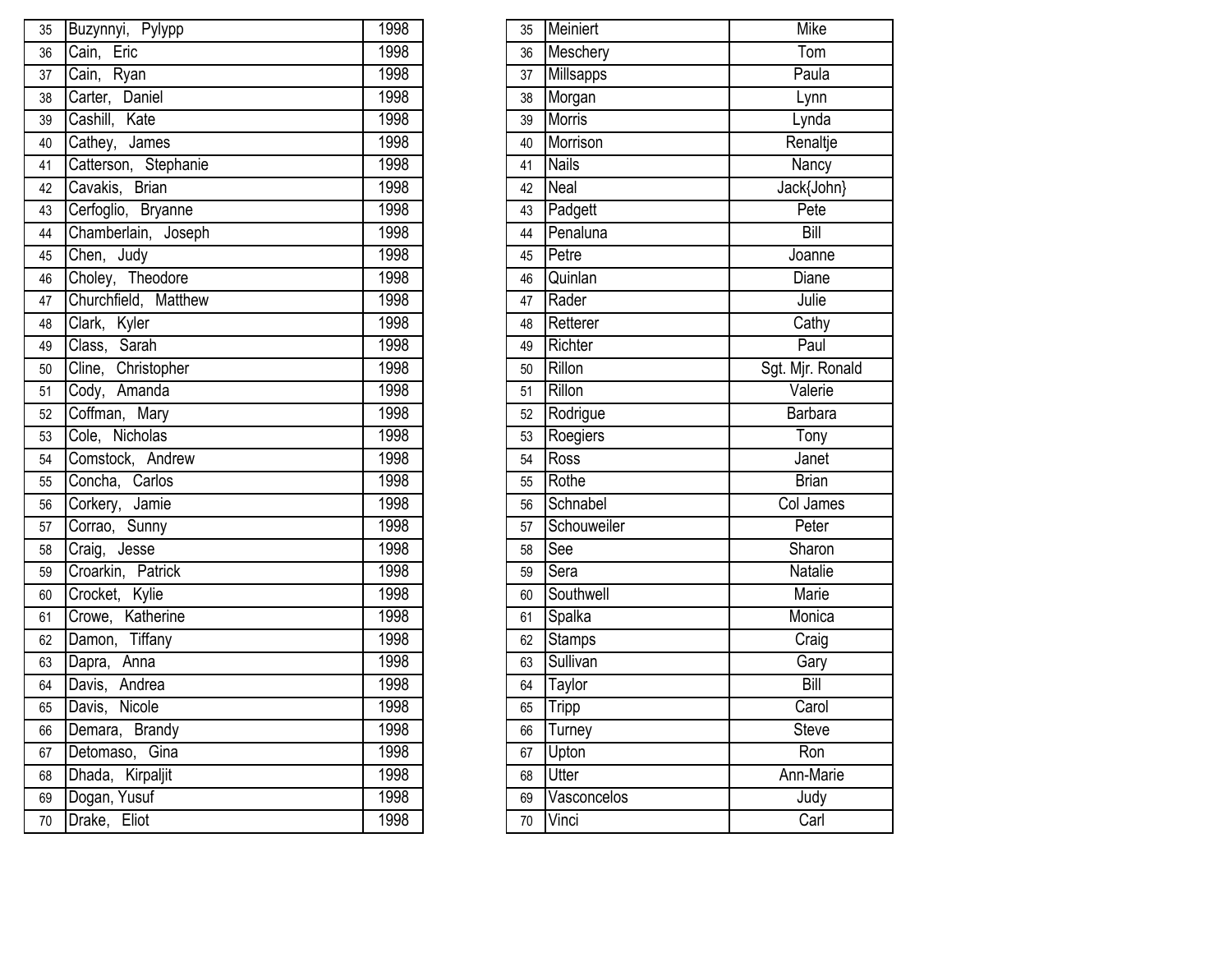| 71  | Drake, Heidi          | 1998 | 71 | Weldon  | Connie    |
|-----|-----------------------|------|----|---------|-----------|
| 72  | Drakulich, Nicole     | 1998 | 72 | Wendt   | Sharon    |
| 73  | Draper, Heidi         | 1998 | 73 | Whitely | Barbara   |
| 74  | Dupre, Benjamin       | 1998 | 74 | Wiseman | Christine |
| 75  | Durkin, Autumn        | 1998 | 75 | Worthen | William   |
| 76  | Durst, Andrea         | 1998 | 76 | Wycoff  | Mary      |
| 77  | Echante, Dianda       | 1998 |    |         |           |
| 78  | Eisenberg, Joel       | 1998 |    |         |           |
| 79  | Elam, Kimberly        | 1998 |    |         |           |
| 80  | Etchemendy, Brandon   | 1998 |    |         |           |
| 81  | Evans, Aaron          | 1998 |    |         |           |
| 82  | Evanson, Ryan         | 1998 |    |         |           |
| 83  | Farber, Nicholas      | 1998 |    |         |           |
| 84  | Fernandez, Jeffrey    | 1998 |    |         |           |
| 85  | Ferrall, Naomi        | 1998 |    |         |           |
| 86  | Fershing, Daniel      | 1998 |    |         |           |
| 87  | Fierce, Aaron         | 1998 |    |         |           |
| 88  | Finau, Lavenda        | 1998 |    |         |           |
| 89  | Fitzgerald, Megan     | 1998 |    |         |           |
| 90  | Fitzpatrick, Mario    | 1998 |    |         |           |
| 91  | Fockler, Ryan         | 1998 |    |         |           |
| 92  | Fowler, Sequoia       | 1998 |    |         |           |
| 93  | Frahman, Jennifer     | 1998 |    |         |           |
| 94  | Francis, David        | 1998 |    |         |           |
| 95  | Freo, Emmelynn        | 1998 |    |         |           |
| 96  | Froines, Amber        | 1998 |    |         |           |
| 97  | Fromhart, Kara        | 1998 |    |         |           |
| 98  | Fuentes, Megan        | 1998 |    |         |           |
| 99  | Funk, Sonia           | 1998 |    |         |           |
| 100 | Futamachi, Kevin      | 1998 |    |         |           |
| 101 | Galloway, Jonathan    | 1998 |    |         |           |
| 102 | Gardner, Adrienne     | 1998 |    |         |           |
| 103 | Gasperini, Nicholas   | 1998 |    |         |           |
| 104 | Gerrard, Giovanni     | 1998 |    |         |           |
|     | 105 Gilbert, Danielle | 1998 |    |         |           |
|     | 106 Gladding, Ryan    | 1998 |    |         |           |

| 71 | <b>Weldon</b>  | Connie         |
|----|----------------|----------------|
| 72 | <b>Wendt</b>   | Sharon         |
| 73 | <b>Whitely</b> | <b>Barbara</b> |
| 74 | Wiseman        | Christine      |
| 75 | Worthen        | William        |
| 76 | Wycoff         | Mary           |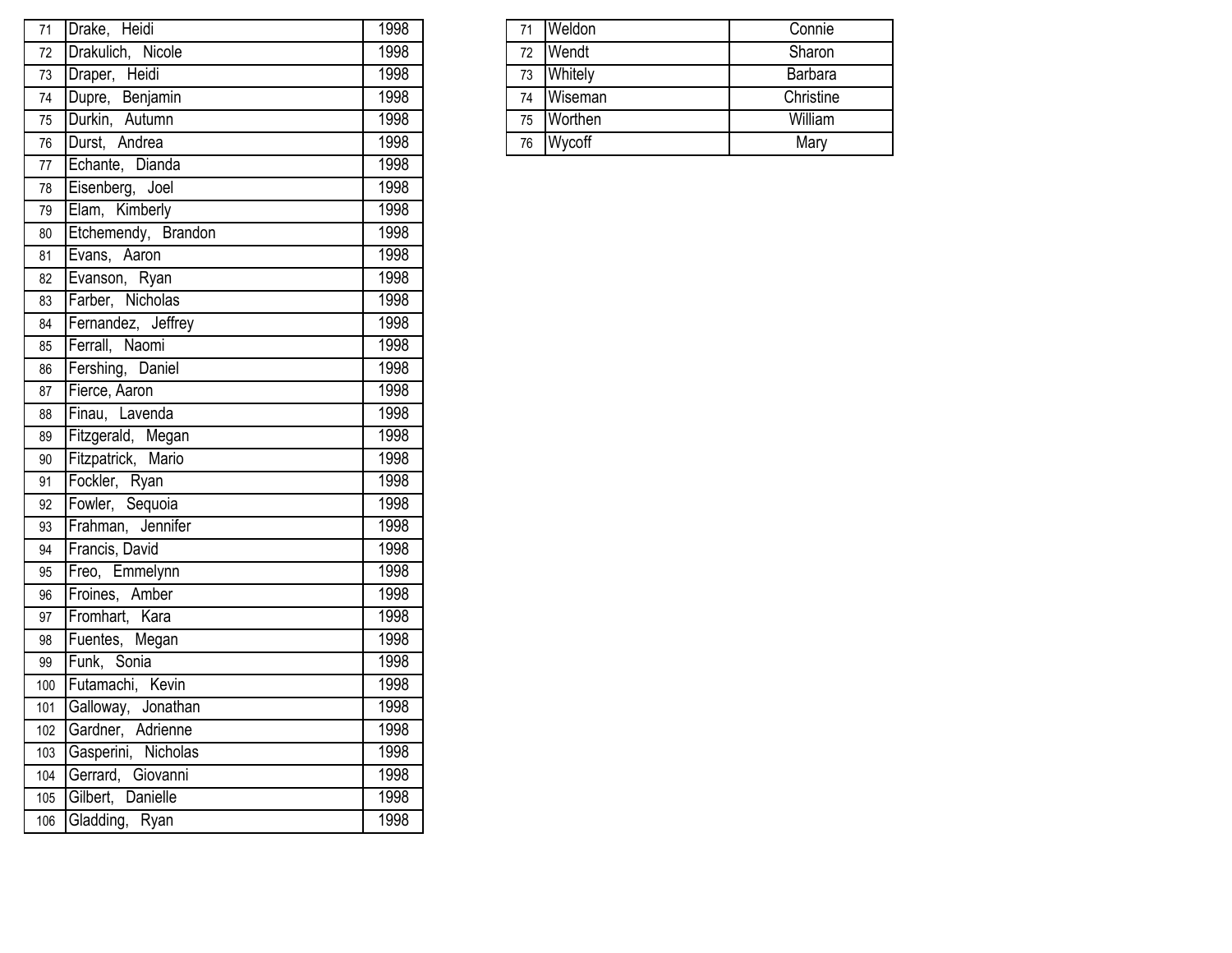| 107               | Glass, Brittany                    | 1998 |
|-------------------|------------------------------------|------|
| 108               | Gonda, Ryan                        | 1998 |
| 109               | Gonzales, Michelle                 | 1998 |
| 110               | Goodson, Dana                      | 1998 |
| 111               | Gray, Lea                          | 1998 |
| 112               | Gray, Leah                         | 1998 |
| 113               | Gregory, Celeste                   | 1998 |
| 114               | Gregory, Gena                      | 1998 |
| $\frac{115}{115}$ | Gu, Hengwu                         | 1998 |
| 116               | Gyford, Joanne                     | 1998 |
| 117               | Hall, Matthew                      | 1998 |
| 118               | Halley, Erin                       | 1998 |
| 119               | Hancock, Chase                     | 1998 |
| 120               | Handler, Natalie<br>Hansen, Jason  | 1998 |
| 121               |                                    | 1998 |
| 122               | Hanson, Eric                       | 1998 |
| 123               | Hargrove, Bernard                  | 1998 |
| 124               | Harper,<br>Paul                    | 1998 |
| 125               | Hataway, Daryl                     | 1998 |
| $\overline{126}$  | Hatjakes, Amanda                   | 1998 |
| $\overline{127}$  | Havas Zambrano, Lanya              | 1998 |
| 128               | Hayek, Nichole                     | 1998 |
| 129               | Heinen, Sarah                      | 1998 |
| 130               | Held, Mark                         | 1998 |
| 131               | Hemphill, Jennifer                 | 1998 |
| 132               | Herman, Kristen<br>Herman, Kristen | 1998 |
| 133               |                                    | 1998 |
| 134               | Hester James, Shannon              | 1998 |
| 135               | Horsley, Candice                   | 1998 |
| 136               | Howe, Grant                        | 1998 |
| 137               | Hurtado, Claudia                   | 1998 |
| 138               | lacovelli, Rochelle                | 1998 |
| 139               | Iqbal, Mudassir                    | 1998 |
| $\overline{140}$  | Irwin, Britney                     | 1998 |
| 141               | Izquierdo, Fabiola                 | 1998 |
| $\frac{1}{142}$   | Jackson, Brent                     | 1998 |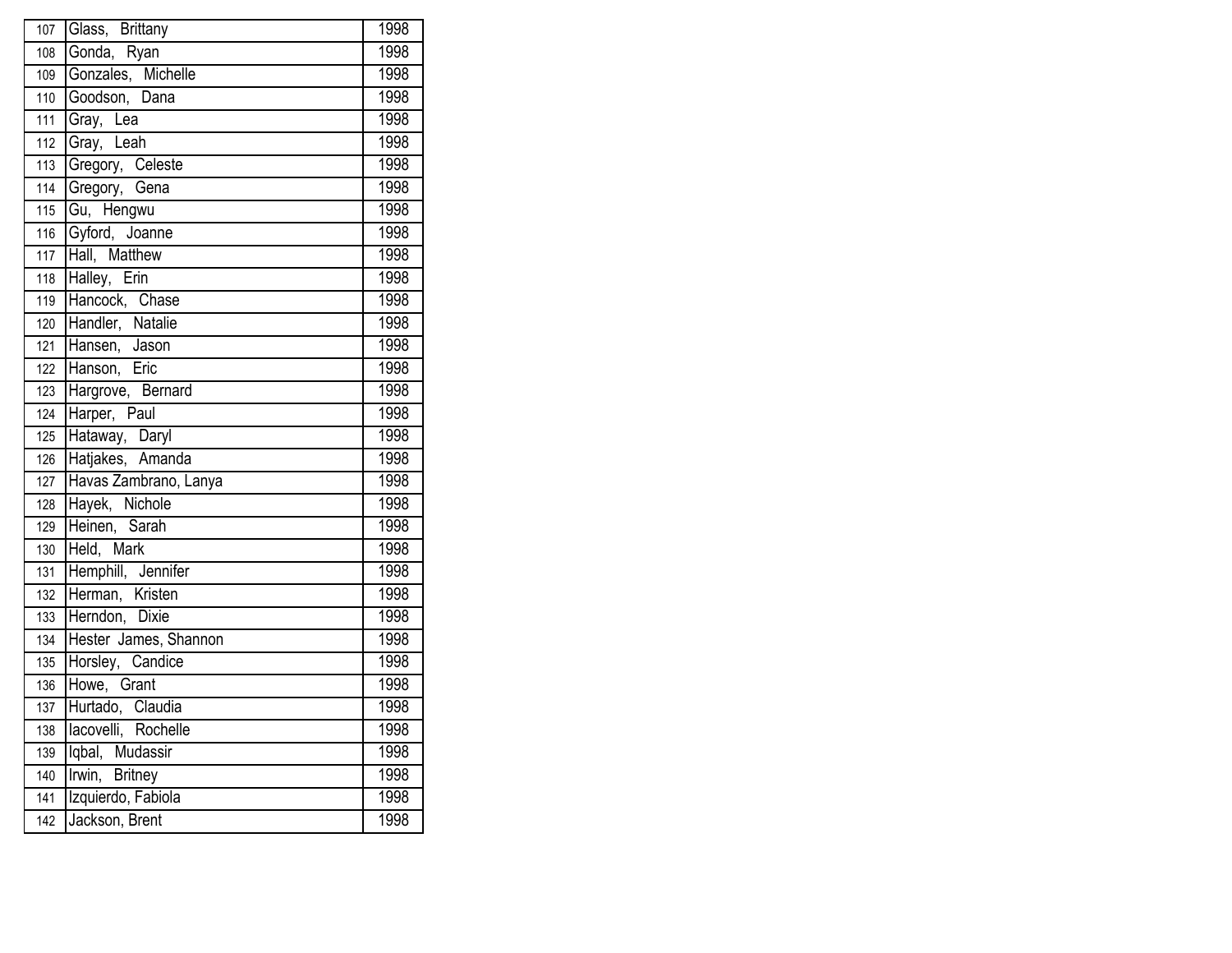| 143              | Jasmine, Christopher         | 1998 |
|------------------|------------------------------|------|
| 144              | Jensen, Andrew               | 1998 |
| 145              | Jerwers, Jeffrey             | 1998 |
| 146              | Johal, Tejinder              | 1998 |
| 147              | Johnson, Megan               | 1998 |
| 148              | Johnson, Nathan              | 1998 |
| 149              | Jones, Jennifer              | 1998 |
| 150              | Jonson, Rachael              | 1998 |
| 151              | Juarez, Cameron              | 1998 |
| 152              | Kane, Amy                    | 1998 |
| 153              | Karabelas, Julie             | 1998 |
| 154              | Kavner, Ginese               | 1998 |
| 155              | Keele, Trever<br>Kerin, John | 1998 |
| 156              |                              | 1998 |
| 157              | Kivi III, Raymond            | 1998 |
| 158              | Knapp, Alicia                | 1998 |
| 159              | Knott, Gregory               | 1998 |
| 160              | Lambert, Jeremy              | 1998 |
| 161              | Lansford, Megan              | 1998 |
| 162              | Lastra, Gabriela             | 1998 |
| 163              | Lawrence, Zennell            | 1998 |
| 164              | Lazzarone, Romeo             | 1998 |
| 165              | Lear, Jennifer               | 1998 |
| 166              | Lekhong, Sudkamon            | 1998 |
| 167              | Lembi, Keith                 | 1998 |
| 168              | Lemieux, Darren              | 1998 |
| 169              | Lewandowski, Matthew         | 1998 |
| 170              | Lewis, Tyler                 | 1998 |
| 171              | Liddle, Kami                 | 1998 |
| 172              | Liller, Kevin                | 1998 |
| 173              | Lindstrom, Jordan            | 1998 |
| 174              | Little, Christopher          | 1998 |
| $\overline{175}$ | Little, Nicole               | 1998 |
| 176              | Locke, Nicholas              | 1998 |
| 177              | Longballa, Valerie           | 1998 |
| 178              | Lopez, Cecilia               | 1998 |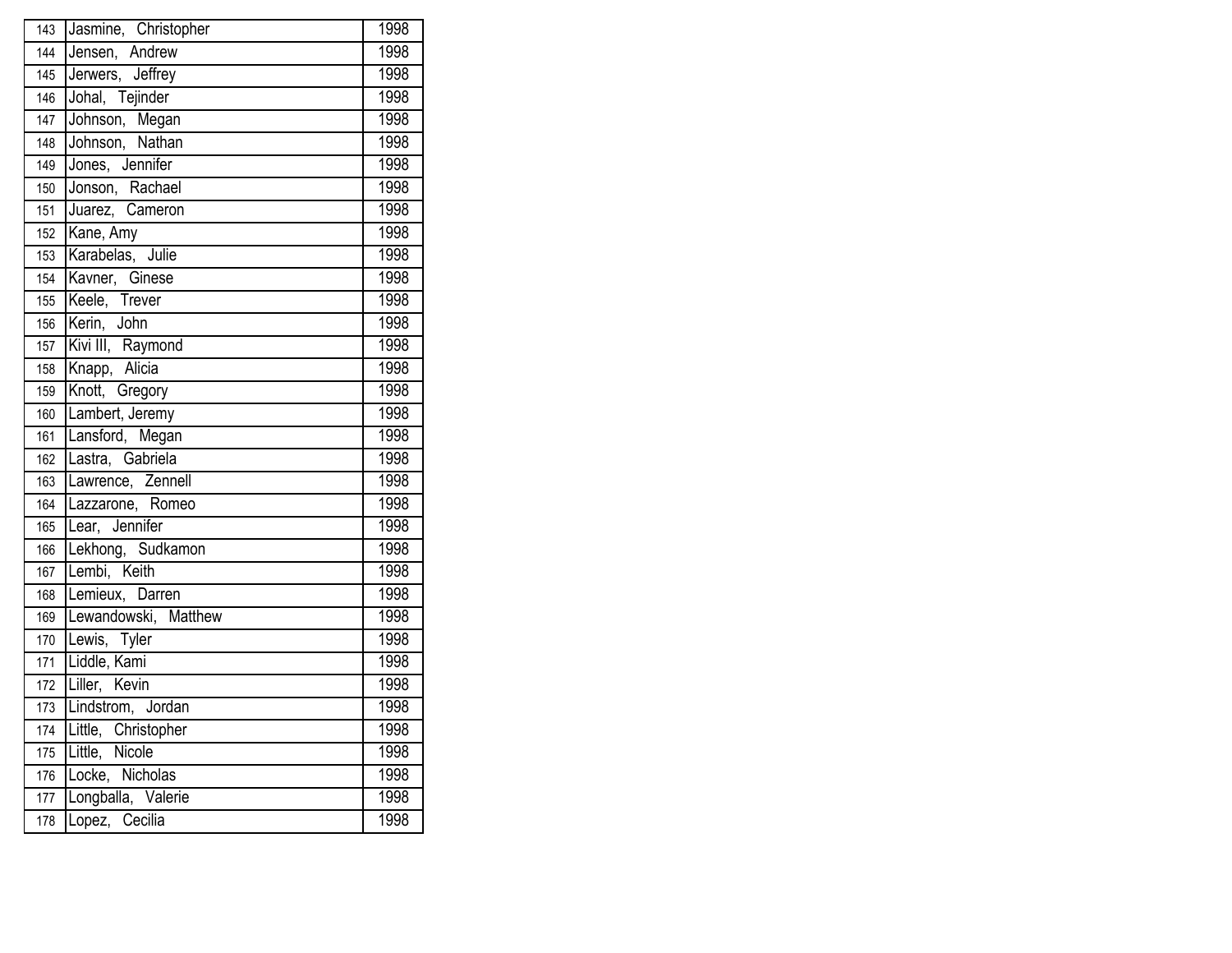| 179              | Lucido, Anthony                                            | 1998 |
|------------------|------------------------------------------------------------|------|
| 180              | Lutterman, Carrie<br>Macauley, Jesse<br>Macleod, Alexander | 1998 |
| 181              |                                                            | 1998 |
| 182              |                                                            | 1998 |
| 183              | Maestretti, Kimberly                                       | 1998 |
| 184              | Magaran, Carl                                              | 1998 |
| 185              | Magrath, William                                           | 1998 |
| 186              | Maldonado-Mayen, David                                     | 1998 |
| 187              | Mann, James                                                | 1998 |
| 188              | Marshall, Stacy                                            | 1998 |
| 189              | Martin, Ryan                                               | 1998 |
| 190              | Martin, Sean                                               | 1998 |
| 191              | Martin, Suzanne                                            | 1998 |
| 192              | Martin, Tyson                                              | 1998 |
| 193              | Martinson, Joel                                            | 1998 |
| 194              | Martz, Nicole                                              | 1998 |
| 195              | Matich, Mark                                               | 1998 |
| 196              | McClish, Marissa                                           | 1998 |
| 197              | McDowell, Inger                                            | 1998 |
| 198              | McHugh, Ryan                                               | 1998 |
| 199              | Melendrez, Juana                                           | 1998 |
| 200              | Melville, Donald                                           | 1998 |
| 201              | Mentaberry, Meagan                                         | 1998 |
| 202              | Meyer, Alison                                              | 1998 |
| 203              | Meyers, Steven                                             | 1998 |
| 204              | Miller, Amanda<br>Miller, Eden                             | 1998 |
| 205              |                                                            | 1998 |
| 206              | Mirghani, Hanaa                                            | 1998 |
| 207              | Monibi, Farrah                                             | 1998 |
| 208              | Montederamos, Hazel                                        | 1998 |
| 209              | Moore, Staci                                               | 1998 |
| 210              | Moreno, Andres                                             | 1998 |
| 211              | Morisette, Michelle                                        | 1998 |
| $\overline{212}$ | Mulholland, Devon                                          | 1998 |
| 213              | Murphy, Sean                                               | 1998 |
| 214              | Nash, Michelle                                             | 1998 |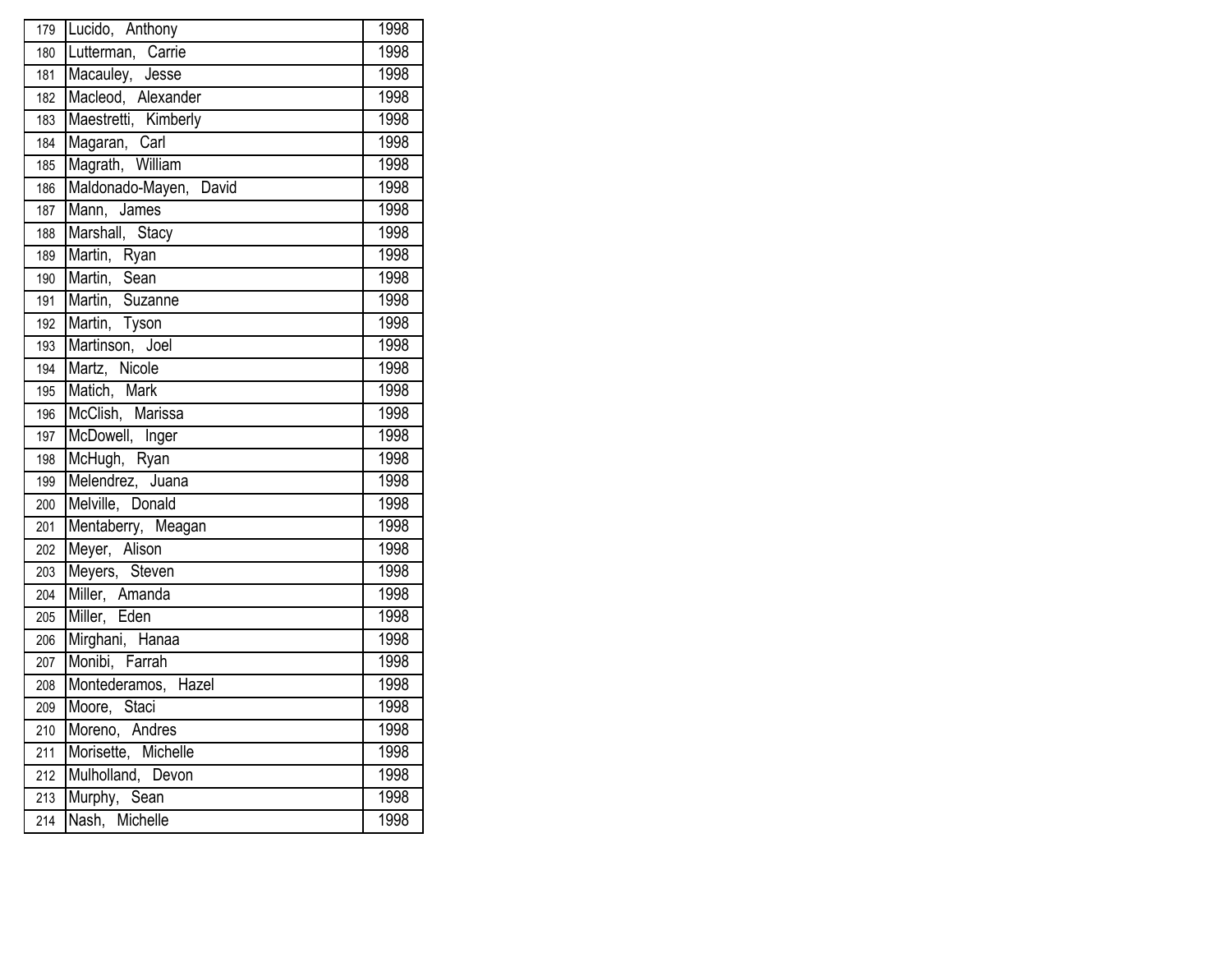| 215              | Nash, Norman                                          | 1998 |
|------------------|-------------------------------------------------------|------|
| 216              | Nelson, Brady<br>Nestor, Shiloh<br>Nevin, Ryan        | 1998 |
| 217              |                                                       | 1998 |
| 218              |                                                       | 1998 |
| 219              | Newmarker, Ryan                                       | 1998 |
| 220              | Nicolet, Tyson                                        | 1998 |
| 221              | Nussbaum, Nicholas                                    | 1998 |
| $\overline{222}$ | Oakley, Ross                                          | 1998 |
| 223              | Oh, Joohoon                                           | 1998 |
| 224              | Olsen, Kelly                                          | 1998 |
| 225              | Orbita, Mike                                          | 1998 |
| 226              | Orellana, Augusto                                     | 1998 |
| 227              | Orgill, Paul                                          | 1998 |
| 228              | Orr, Kevin                                            | 1998 |
| 229              | Paletz, Jennifer                                      | 1998 |
| 230              | Parra, David                                          | 1998 |
| 231              | Pastrell, Peter D.                                    | 1998 |
| 232              | Patel, Manishaben                                     | 1998 |
| 233              | Patel, Kamleshbal                                     | 1998 |
| 234              | Patterson, Shane                                      | 1998 |
| 235              | Peabody, Faith                                        | 1998 |
| 236              | Pearson, Jennifer                                     | 1998 |
| 237              | Pellegrino, Jennifer                                  | 1998 |
| 238              | Petscha, Anne                                         | 1998 |
| 239              | Phillips, Brooke<br>Phillips, Drew<br>Pierce, Rebecca | 1998 |
| 240              |                                                       | 1998 |
| 241              |                                                       | 1998 |
| 242              | Pollman, Craig                                        | 1998 |
| 243              | Pooser, Holmes                                        | 1998 |
| 244              | Porras, Christine                                     | 1998 |
| $\overline{245}$ | Powers, Joy                                           | 1998 |
| 246              | Preston, Scott                                        | 1998 |
| 247              | Przybyla, Craig                                       | 1998 |
| 248              | Ramsaier, Justin                                      | 1998 |
| 249              | Rasley, Nicholas                                      | 1998 |
| 250              | Reddicks, July                                        | 1998 |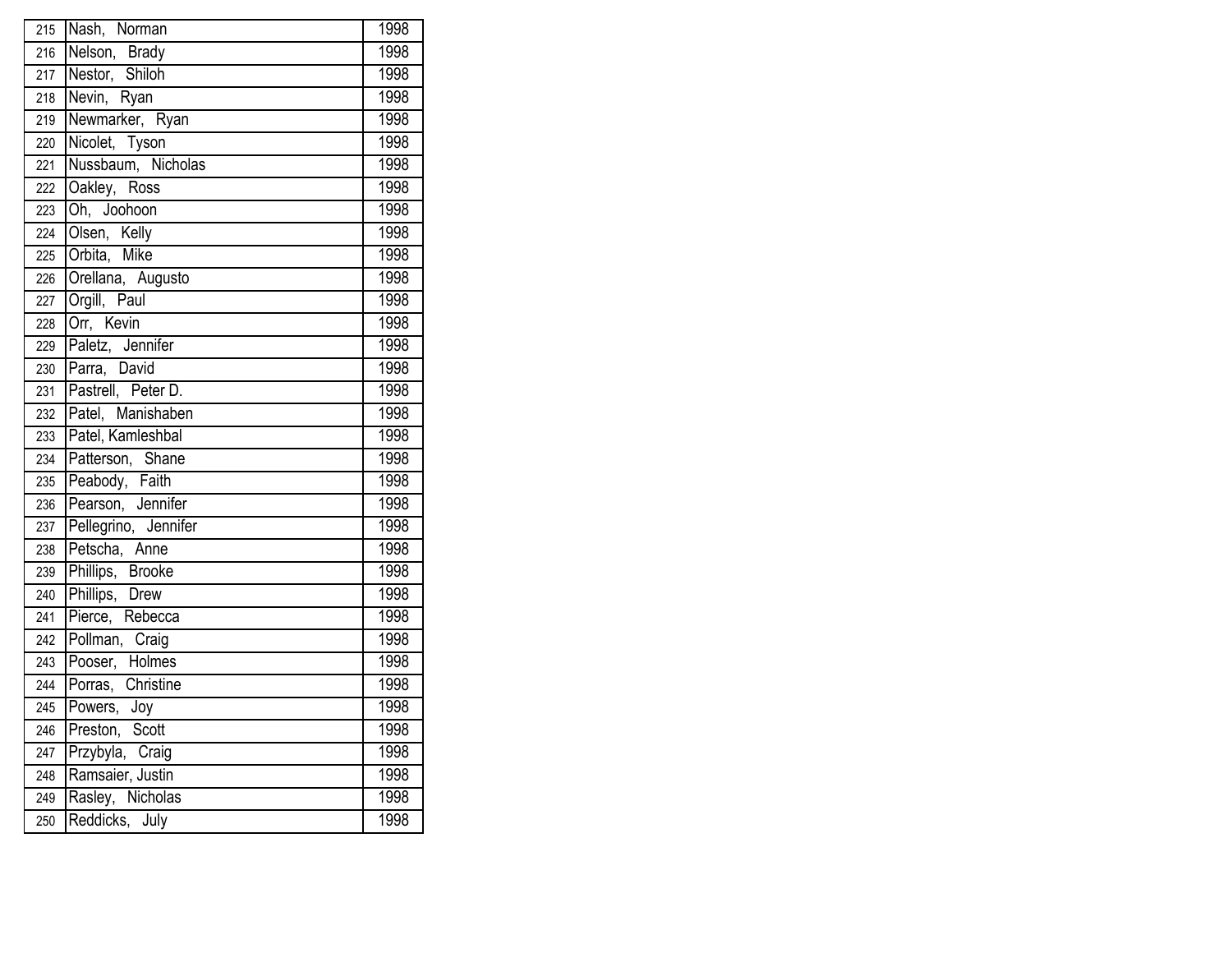| 251              | Reed, Hailey                           | 1998 |
|------------------|----------------------------------------|------|
| 252              | Rees, John                             | 1998 |
| 253              | Reeser, James                          | 1998 |
| 254              | Reitz, Mark                            | 1998 |
| 255              | Reloj, Luz                             | 1998 |
| 256              | Reloj, Mary                            | 1998 |
| 257              | Reno, Joseph                           | 1998 |
| 258              | Richardson, William                    | 1998 |
| 259              | Richmond, Ryan                         | 1998 |
| 260              | Riley, Timothy                         | 1998 |
| 261              | Robinson, Michael                      | 1998 |
| 262              | Rodriguez, Heather                     | 1998 |
| 263              | Rodriguez, Holly<br>Rodriguez, Yerania | 1998 |
| 264              |                                        | 1998 |
| 265              | Rogers, Eric                           | 1998 |
| 266              | Rogers, Janet                          | 1998 |
| 267              | Roland, Michael                        | 1998 |
| 268              | Ross, Ryan                             | 1998 |
| 269              | Rubio, Jessica                         | 1998 |
| 270              | Rumjahn, Sharif                        | 1998 |
| 271              | Russell, Ryan                          | 1998 |
| 272              | Saldana, Gerardo                       | 1998 |
| 273              | Sallaberry, Nicole                     | 1998 |
| $\overline{274}$ | Schiff, Jennifer                       | 1998 |
| 275              | Schnabel, Wendie                       | 1998 |
| 276              | Schorran, Erin                         | 1998 |
| 277              | Schumacher, Travis                     | 1998 |
| 278              | Sebastian, Emily                       | 1998 |
| 279              | Serrano, Nasidia                       | 1998 |
| 280              | Sharp, Samantha                        | 1998 |
| 281              | Sheng, Li                              | 1998 |
| 282              | Shreckengaust, Sean                    | 1998 |
| 283              | Sin, Victoria                          | 1998 |
| 284              | Sistek, Margo                          | 1998 |
| 285              | Skeeters, Brandon                      | 1998 |
| 286              | Smith, Jerimiah                        | 1998 |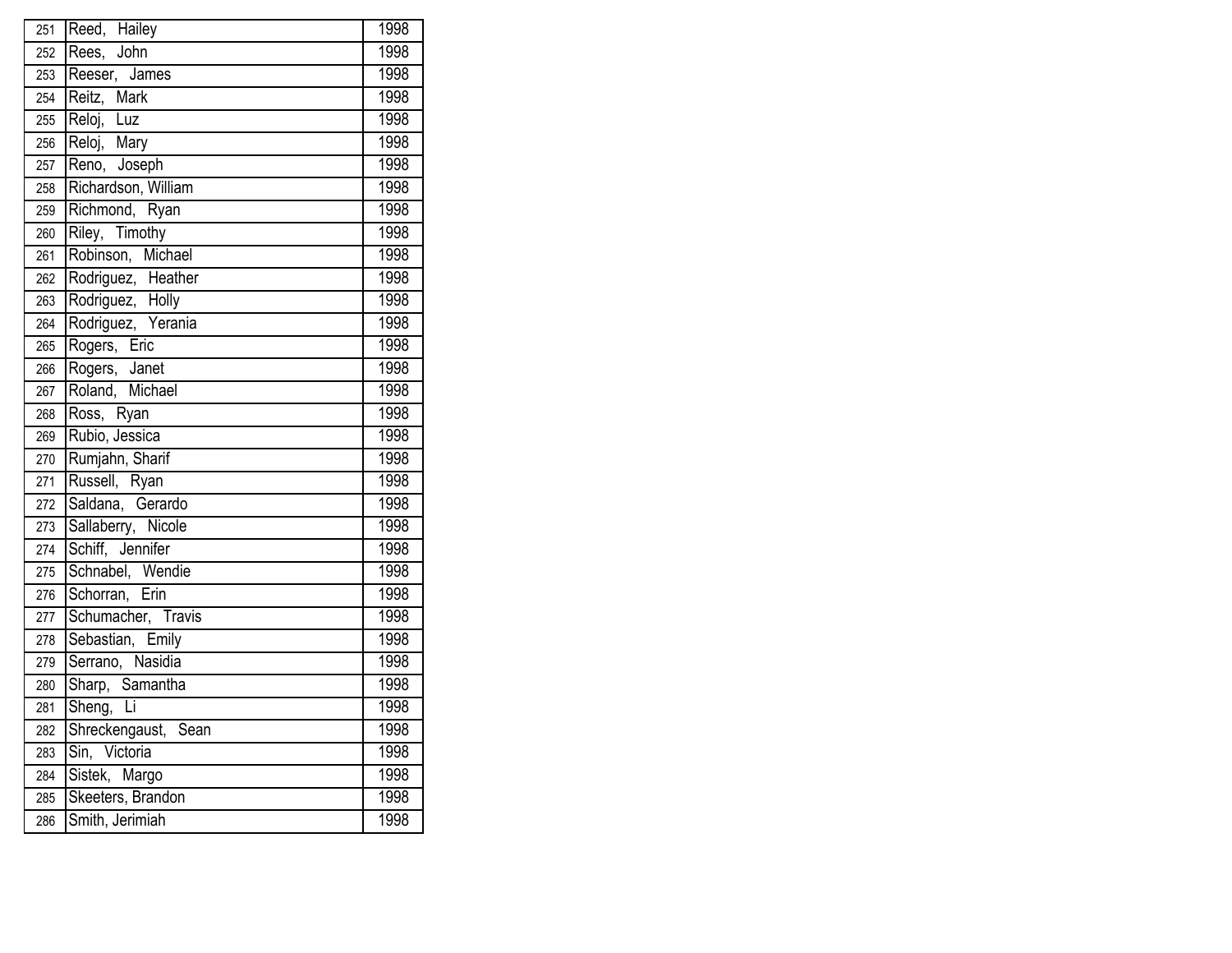| 287 | Snodgrass, Tyson                  | 1998 |
|-----|-----------------------------------|------|
| 288 | Solis, Erik                       | 1998 |
| 289 | Southworth, Jesse                 | 1998 |
| 290 | Sparks, Branden                   | 1998 |
| 291 | Stevenson, Troy                   | 1998 |
| 292 | Stewart, Jamie                    | 1998 |
| 293 | Stratton, Robin                   | 1998 |
| 294 | Suanes, Christian                 | 1998 |
| 295 | Sullivan, Anne                    | 1998 |
| 296 | Sullivan, Ryan<br>Sullivan, Shawn | 1998 |
| 297 |                                   | 1998 |
| 298 | Swezey, Charles                   | 1998 |
| 299 | Taber, Jane                       | 1998 |
| 300 | Tadri, Gal                        | 1998 |
| 301 | Taylor, Tyl                       | 1998 |
| 302 | Taylor, William                   | 1998 |
| 303 | Tew, Jonathan                     | 1998 |
| 304 | Thomas, Trevor                    | 1998 |
| 305 | Thorman, Sydney                   | 1998 |
| 306 | Thruston, Jeffrey                 | 1998 |
| 307 | Travers, Eldon                    | 1998 |
| 308 | Trombley, Jessica                 | 1998 |
| 309 | Tupper, Leah                      | 1998 |
| 310 | Valero, Susana                    | 1998 |
| 311 | Van Curen, Abbie                  | 1998 |
| 312 | Van De Bogart, Steven             | 1998 |
| 313 | Vargas, Luis                      | 1998 |
| 314 | Villarreal, Jessica               | 1998 |
| 315 | Vogiatzis, Dino                   | 1998 |
| 316 | Voss, Adrian                      | 1998 |
| 317 | Waddoups, Kimberly                | 1998 |
| 318 | Wallace, Elizabeth                | 1998 |
| 319 | Ward, Russell                     | 1998 |
| 320 | Warner,<br>Elhum                  | 1998 |
| 321 | Warner,<br>Erin                   | 1998 |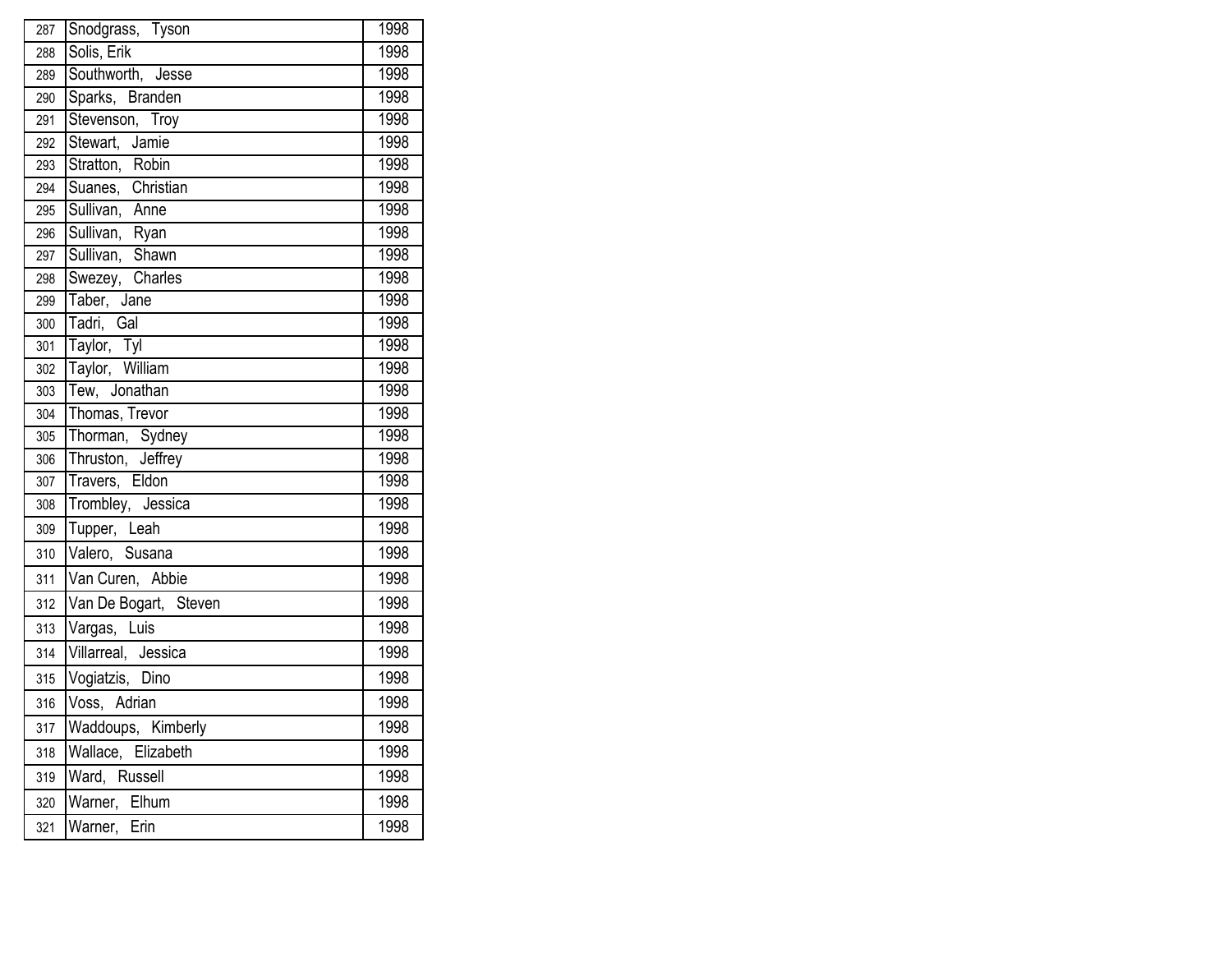| 322 | Weikert, Diana      | 1998 |
|-----|---------------------|------|
| 323 | White, Amanda       | 1998 |
| 324 | Wilkis, Michael     | 1998 |
| 325 | Williams, Sara      | 1998 |
| 326 | Williamson, Logan   | 1998 |
| 327 | Windfeldt, Bradford | 1998 |
| 328 | Xu, Andy            | 1998 |
| 329 | Yamas, Gregory      | 1998 |
| 330 | Young, Carmel       | 1998 |
| 331 | Zabayle, Isaac      | 1998 |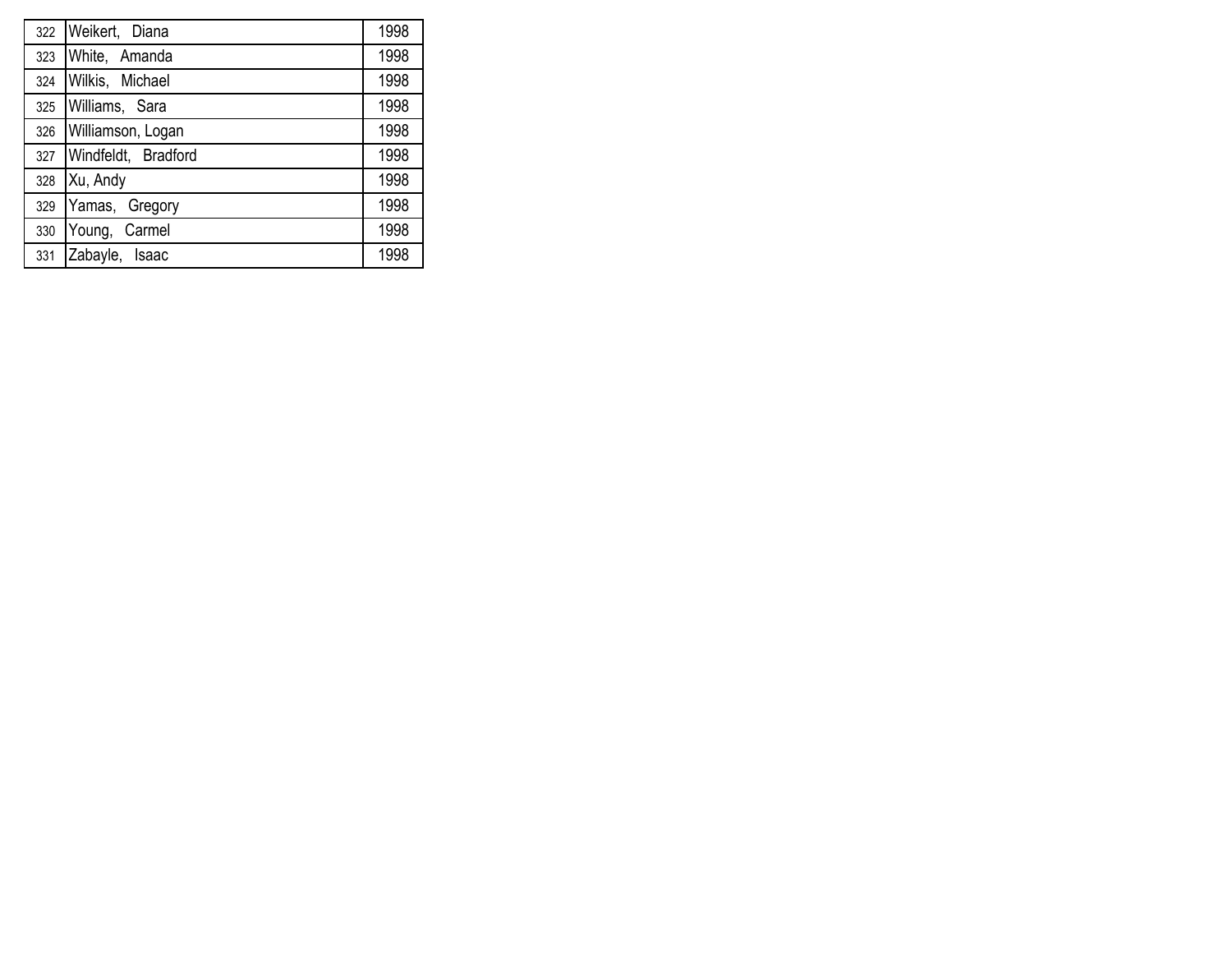| <b>TAUGHT</b>            |  |
|--------------------------|--|
| Science                  |  |
| Business/Math            |  |
| Math                     |  |
| Language/Social Studies  |  |
| Art                      |  |
| Vice Principal           |  |
| Debate/Theater           |  |
| Counselor                |  |
| <b>Business</b>          |  |
| Special Education        |  |
| English                  |  |
| English                  |  |
| Special Education        |  |
| <b>Business</b>          |  |
| <b>Social Studies</b>    |  |
| Language/ESL             |  |
| Math                     |  |
| Special Education        |  |
| Art                      |  |
| English                  |  |
| <b>Social Studies</b>    |  |
| English                  |  |
| Boys P.E.                |  |
| <b>Special Education</b> |  |
| English                  |  |
| Language                 |  |
| Science                  |  |
| Health                   |  |
| Math                     |  |
| Science                  |  |
| Special Education        |  |
| Counselor                |  |
| Special Education        |  |
| English                  |  |
|                          |  |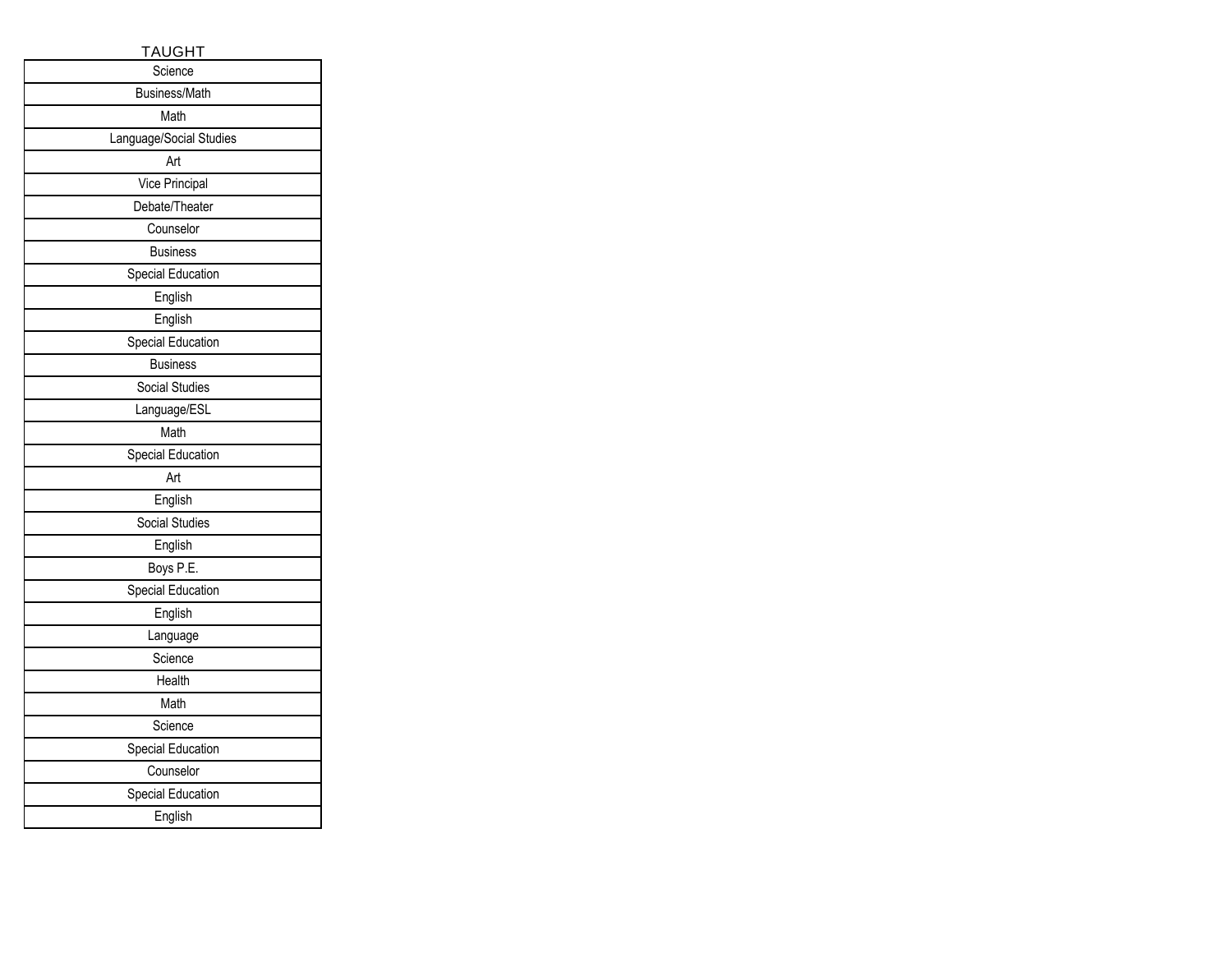| Science                      |
|------------------------------|
| English                      |
| Language                     |
| Math                         |
| Library                      |
| Language/Art                 |
| Music                        |
| Social Studies               |
| Boys P.E./Dirver's Education |
| Driver's Education           |
| Language                     |
| <b>Business</b>              |
| Special education            |
| Social Studies               |
| Vice Principal               |
| Military                     |
| Special Education            |
| Girls P.E.                   |
| English                      |
| Principal                    |
| Science                      |
| Military                     |
| <b>Social Studies</b>        |
| English                      |
| Special Education/ESL        |
| English                      |
| Girls P.E./Health            |
| Special Education            |
| <b>Social Studies</b>        |
| Math                         |
| English                      |
| Counselor                    |
| English/Language             |
| English                      |
| English                      |
| Special Education            |